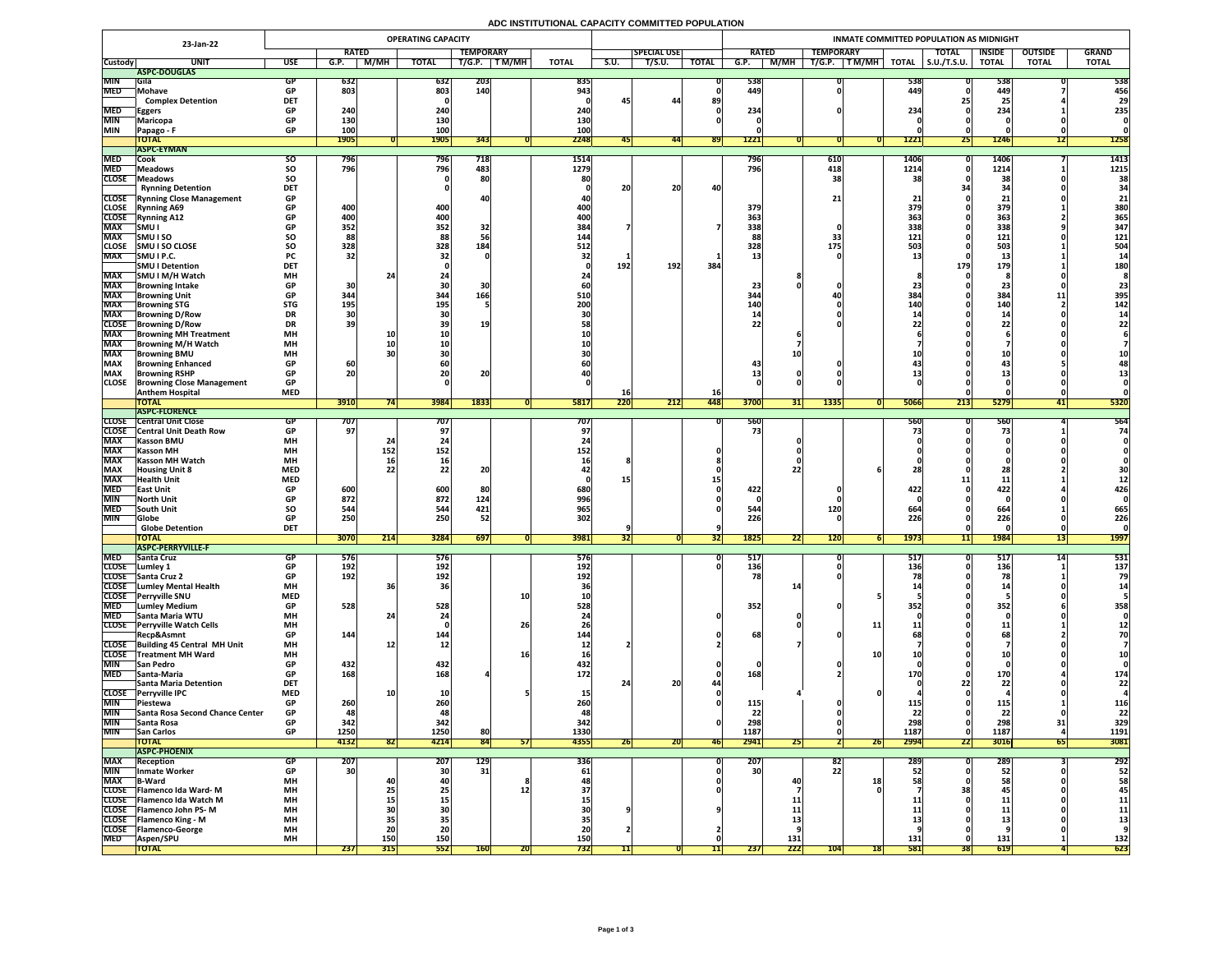## **ADC INSTITUTIONAL CAPACITY COMMITTED POPULATION**

|                            |                                                              | <b>OPERATING CAPACITY</b><br>23-Jan-22 |                          |             |                         |                  |              |              |                 |                    |                                | INMATE COMMITTED POPULATION AS MIDNIGHT |                  |              |                     |               |                   |              |  |  |  |  |
|----------------------------|--------------------------------------------------------------|----------------------------------------|--------------------------|-------------|-------------------------|------------------|--------------|--------------|-----------------|--------------------|--------------------------------|-----------------------------------------|------------------|--------------|---------------------|---------------|-------------------|--------------|--|--|--|--|
|                            |                                                              |                                        | <b>RATED</b>             |             |                         | <b>TEMPORARY</b> |              |              |                 | <b>SPECIAL USE</b> |                                | <b>RATED</b>                            | <b>TEMPORARY</b> |              | <b>TOTAL</b>        | <b>INSIDE</b> | <b>OUTSIDE</b>    | <b>GRAND</b> |  |  |  |  |
| <b>Custody</b>             | <b>UNIT</b><br><b>ASPC-LEWIS</b>                             | <b>USE</b>                             | G.P.                     | M/MH        | <b>TOTAL</b>            | T/G.P.           | T M/MH       | <b>TOTAL</b> | S.U.            | T/S.U.             | <b>TOTAL</b>                   | M/MH<br>G.P.                            | T M/MH<br>T/G.P. | <b>TOTAL</b> | $\vert$ S.U./T.S.U. | <b>TOTAL</b>  | <b>TOTAL</b>      | <b>TOTAL</b> |  |  |  |  |
| <b>CLOSE Morey</b>         |                                                              | GP/PC                                  | 800                      |             | 800                     |                  |              | 800          | 10 <sub>1</sub> |                    | <b>16</b>                      | 475                                     |                  | 475          |                     | 4/5           |                   | 477          |  |  |  |  |
|                            | <b>Morey Detention</b>                                       | <b>DET</b>                             |                          |             |                         |                  |              |              | 80              |                    | 80                             |                                         |                  |              |                     | 87            |                   | 89           |  |  |  |  |
| <b>CLOSE</b> Rast          |                                                              | <b>PC</b>                              | 404                      |             | 404                     |                  |              | 40           |                 |                    |                                | 376                                     |                  | 376          |                     | 376           |                   | 381          |  |  |  |  |
| <b>CLOSE</b>               | <b> Rast I</b>                                               | <b>PC</b>                              |                          |             |                         |                  |              |              |                 |                    |                                | 10                                      |                  |              |                     |               |                   | 10           |  |  |  |  |
| <b>CLOSE</b><br><b>MAX</b> | <b>RAST III</b><br><b>Rast PC</b>                            | <b>PC</b>                              | 320                      |             | 320                     |                  |              | 320          |                 |                    |                                | 284                                     |                  | 284          |                     | 42<br>284     |                   | 294          |  |  |  |  |
|                            | CLOSE Rast Close Mgt.                                        | <b>PC</b>                              |                          |             |                         |                  |              |              |                 |                    |                                |                                         |                  |              |                     |               |                   |              |  |  |  |  |
|                            | Lewis Medical                                                | <b>MED</b>                             |                          |             |                         |                  |              |              |                 |                    | 17                             |                                         |                  |              |                     |               |                   |              |  |  |  |  |
| <b>MED</b>                 | Stiner                                                       | <b>GP</b>                              | 378                      |             | 378                     | 197              |              | 575          |                 |                    |                                | 367                                     |                  | 367          |                     | 367           |                   | 370          |  |  |  |  |
| <b>MED</b>                 | Stiner II                                                    | <b>GP</b>                              | 400                      |             | 400                     | 208              |              | 608          |                 |                    |                                | 400                                     | 114              | 514          |                     | 514           |                   | 523          |  |  |  |  |
| <b>MIN</b>                 | <b>Stiner Detention</b><br><b>Bachman PC</b>                 | <b>DET</b>                             | 300                      |             | 300                     | 76               |              | 376          | 70              |                    | 70                             | 276                                     |                  | 276          |                     | 68<br>276     |                   | 70<br>276    |  |  |  |  |
|                            | MED Bachman GP                                               | <b>GP</b>                              | 200 <sub>l</sub><br>⊃∪∪∣ |             | 200 <sub>l</sub><br>JUU |                  |              | 376          |                 |                    |                                | 702<br><b>273</b>                       |                  | 202<br>LJJ   |                     | 202<br>LJJ    |                   | 293          |  |  |  |  |
| <b>MED</b>                 | <b>Stiner Transitory</b>                                     | <b>TRANS</b>                           | 22                       |             | 22                      | <b>11</b>        |              |              |                 |                    |                                | 22                                      |                  |              |                     |               |                   |              |  |  |  |  |
|                            | <b>Bachman Detention</b>                                     | <b>DET</b>                             |                          |             |                         |                  |              |              |                 |                    | 80                             |                                         |                  |              |                     |               |                   |              |  |  |  |  |
|                            | <b>CLOSE</b> Buckley PC                                      | <b>PC</b>                              | 750                      |             | 750<br>50               |                  |              | 750          | 16              |                    | <b>16</b>                      | 608                                     |                  | 608          |                     | 608           |                   | 614          |  |  |  |  |
| <b>MED</b>                 | <b>CLOSE</b> Buckley PC II<br><b>Barchey PC I</b>            |                                        | 370                      |             | 370                     | 150              |              | 520          |                 |                    |                                | 370                                     |                  |              |                     | 405           |                   | 41<br>407    |  |  |  |  |
| <b>MED</b>                 | <b>Barchey PC II</b>                                         |                                        | 370                      |             | 370                     | 120              |              | 490          |                 |                    |                                | 359                                     |                  | 359          |                     | 359           |                   | 359          |  |  |  |  |
| <b>MED</b>                 | <b>Barchey PC III</b>                                        | <b>PC</b>                              |                          |             | 60                      |                  |              |              |                 |                    |                                |                                         |                  |              |                     |               |                   | 21           |  |  |  |  |
| <b>MED</b>                 | <b>Barchey PC Watch Cells</b>                                | <b>MH</b>                              |                          |             |                         |                  | 20           |              |                 |                    |                                |                                         |                  |              |                     |               |                   |              |  |  |  |  |
|                            | <b>CLOSE</b> Sunrise Male Minors                             | <b>GP</b>                              |                          |             |                         |                  |              |              |                 |                    |                                |                                         |                  |              |                     |               |                   |              |  |  |  |  |
|                            | CLOSE Sunrise Femal Minors<br>CLOSE Sunrise Minors CDU/Watch | <b>GP</b>                              |                          |             |                         |                  |              |              |                 |                    |                                |                                         |                  |              |                     |               |                   |              |  |  |  |  |
| <b>MIN</b>                 | <b>TEagle Point Second Chance Center</b>                     | <b>GP</b>                              | 300                      |             | 300                     |                  |              | 300          |                 |                    |                                | <b>199</b>                              |                  | 199          |                     | 199           |                   | 200          |  |  |  |  |
|                            | <b>TOTAL</b>                                                 |                                        | 5104                     |             | 5104                    | 850              | ZU           | <b>5974</b>  | 279             |                    | 279                            | 4164                                    | <b>160</b>       | 4337<br> 13  | 244                 | 4581          |                   | 4628         |  |  |  |  |
|                            | <b>ASPC-SAFFORD</b>                                          |                                        |                          |             |                         |                  |              |              |                 |                    |                                |                                         |                  |              |                     |               |                   |              |  |  |  |  |
| <b>MIN</b>                 | <b>Fort Grant</b><br><b>Miles Detention</b>                  | GP.<br><b>DET</b>                      | 588                      |             | 588                     | <b>160</b>       |              | 748I         |                 | 24                 |                                | 330                                     |                  | <b>330</b>   |                     | 330           |                   | 330          |  |  |  |  |
| MIN                        | <b>Sraham</b>                                                | <b>GP</b>                              | 615                      |             | 615                     |                  |              | 711          |                 |                    |                                | 230                                     |                  | 230          |                     | 230           |                   | 230          |  |  |  |  |
| <b>MED</b>                 | $\sqrt{\ }$ Tonto                                            | <b>PC</b>                              | 250                      |             | 250                     | 160              |              | 410          |                 |                    |                                | 249                                     |                  | 249          |                     | 249           |                   | 250          |  |  |  |  |
|                            | <b>Tonto Detention</b>                                       | <b>DET</b>                             |                          |             |                         |                  |              |              |                 |                    |                                |                                         |                  |              |                     |               |                   |              |  |  |  |  |
|                            | <b>TOTAL</b>                                                 |                                        | 1453                     |             | 1453                    | 416              |              | 1869         |                 | 24                 |                                | 809                                     |                  | 809          |                     | 823           |                   | 826          |  |  |  |  |
|                            | <b>ASPC-TUCSON</b><br>CLOSE Cimarron                         | GP                                     | 648                      |             | 648                     |                  |              | 648          |                 |                    |                                | 603                                     |                  | 603          |                     | 603           |                   | 608          |  |  |  |  |
|                            | <b>Cimarron Detention</b>                                    | <b>DET</b>                             |                          |             |                         |                  |              |              |                 | 48                 | 96                             |                                         |                  |              |                     | 85            |                   | 85           |  |  |  |  |
|                            | <b>CLOSE</b> Rincon MH Watch                                 | <b>MH</b>                              |                          |             | 79                      |                  |              | <b>85</b>    |                 |                    |                                |                                         |                  |              |                     |               |                   |              |  |  |  |  |
|                            | <b>CLOSE</b> Rincon Medical                                  | <b>MED</b>                             |                          |             |                         |                  |              |              |                 |                    |                                |                                         |                  |              |                     |               |                   |              |  |  |  |  |
|                            | <b>CLOSE</b> Rincon S.N.U.                                   | <b>MED</b>                             |                          |             | 16                      |                  |              |              |                 |                    |                                |                                         |                  |              |                     |               |                   |              |  |  |  |  |
| <b>CLOSE</b> Rincon        | <b>CLOSE</b> Cimarron Transitory                             | <b>TRANS</b><br><b>GP</b>              | 340                      |             | 340                     |                  |              | 340          |                 |                    |                                | 329                                     |                  | 329          |                     | 329           |                   | 329          |  |  |  |  |
|                            | <b>CLOSE</b> Rincon MH Program                               | <b>MH</b>                              |                          | 256         | 256                     |                  |              | 256          |                 |                    |                                | 193                                     |                  | 193          |                     | 193           |                   | 193          |  |  |  |  |
| <b>MAX</b>                 | <b>Rincon MH Program II</b>                                  | <b>MH</b>                              |                          | 149         | <b>149</b>              |                  |              | 152          |                 |                    |                                |                                         | 87               |              |                     | 87            |                   | 91           |  |  |  |  |
| <b>MAX</b>                 | <b>Rincon MH Watch II</b>                                    | <b>MH</b>                              |                          |             |                         |                  | 20           |              |                 |                    |                                |                                         |                  |              |                     |               |                   |              |  |  |  |  |
| <b>MED</b><br><b>MED</b>   | <b>Santa Rita</b><br>Manzanita S.N.U.                        | <b>GP</b><br><b>MED</b>                | 768                      |             | 768<br>25               |                  | <b>20</b>    | 768          |                 |                    |                                | 711                                     |                  | 711          |                     | 711           |                   | 718          |  |  |  |  |
| <b>MED</b>                 | Manzanita                                                    | <b>GP</b>                              | 179                      |             | 179                     | 107              |              | 286          |                 |                    |                                | <b>179</b>                              |                  | 216          | <b>NA</b>           | 216           |                   | 217          |  |  |  |  |
| <b>MED</b>                 | <b>Manzanita Second Chance Center</b>                        | <b>GP</b>                              | 48                       |             | 48                      |                  |              |              |                 |                    |                                | 24                                      |                  | 24'          | <b>NAI</b>          | 24            |                   | 24           |  |  |  |  |
| <b>MED</b>                 | <b>Manzanita Watch Cells</b>                                 | <b>MH</b>                              |                          |             |                         |                  |              |              |                 |                    |                                |                                         |                  |              |                     |               |                   |              |  |  |  |  |
| <b>MED</b>                 | Manzanita Residential                                        | <b>MED</b>                             |                          |             | 58                      |                  |              |              |                 |                    |                                |                                         |                  |              |                     |               |                   | 56           |  |  |  |  |
| <b>MED</b>                 | <b>Manzanita Detention</b><br>Winchester                     | <b>DET</b><br><b>GP</b>                | 400                      |             | 400                     | 336              |              | <b>736</b>   | 12              | 11                 | 23                             | 400                                     | 273              | 673          |                     | 673           |                   | 682          |  |  |  |  |
|                            | <b>Winchester Detention</b>                                  | <b>DET</b>                             |                          |             |                         |                  |              |              | ┹               | TT                 | 24                             |                                         |                  |              |                     |               |                   |              |  |  |  |  |
|                            | <b>Complex Detention</b>                                     | <b>DET</b>                             |                          |             |                         |                  |              |              | 40              | 40                 | 80                             |                                         |                  |              |                     |               |                   |              |  |  |  |  |
| MIN                        | <b>Catalina</b>                                              | <b>GP</b>                              | 360                      |             | 360                     |                  |              | 360          |                 |                    |                                | 357                                     |                  | 357          |                     | 357           |                   | 358          |  |  |  |  |
| <b>MIN</b>                 | <b>Whetstone</b>                                             | <b>GP</b>                              | 1250                     |             | 1250                    |                  |              | 1250         |                 |                    |                                | 978                                     |                  | 978          |                     | 978           |                   | 979          |  |  |  |  |
|                            | <b>TOTAL</b><br><b>ASPC-WINSLOW</b>                          |                                        | 3993                     | 607         | 4600                    | 467              | 47           | <b>5116</b>  | 178             | 111                | 289                            | 3581<br>414                             | <b>326</b>       | 4336<br>15   | 231                 | 4567          | 35 I              | 4602         |  |  |  |  |
| <b>MIN</b>                 | <b>Coronado</b>                                              | GP                                     | 492                      |             | 492                     | <b>136</b>       |              | 628          |                 |                    |                                | <b>123</b>                              |                  | <b>123</b>   |                     | <b>123</b>    |                   | <b>123</b>   |  |  |  |  |
| CLOSE Kaibab               |                                                              | <b>GP</b>                              | 800                      |             | 800                     |                  |              | 800          |                 |                    |                                | 666                                     |                  | 666          |                     | 666           |                   | 671          |  |  |  |  |
|                            | <b>Complex Detention</b>                                     | <b>DET</b>                             |                          |             |                         |                  |              |              | 20              | 19                 | 39                             |                                         |                  |              |                     |               |                   | 19           |  |  |  |  |
| <b>MIN</b>                 | <b>Apache</b>                                                | <b>GP</b>                              | 334                      |             | 334                     | 80               |              | 414          |                 |                    |                                | 334                                     |                  | 339          |                     | 339           |                   | 339          |  |  |  |  |
|                            | <b>Apache Detention</b><br><b>TOTAL</b>                      | <b>DET</b>                             | 1626                     |             | <b>1626</b>             | 216              |              | 1842         | <b>34</b>       |                    | 12 <sub>1</sub><br><b>DILL</b> | 1123                                    |                  | 1128         |                     | 1152          |                   | <b>1157</b>  |  |  |  |  |
|                            | <b>ASPC-YUMA</b>                                             |                                        |                          |             |                         |                  |              |              |                 |                    |                                |                                         |                  |              |                     |               |                   |              |  |  |  |  |
| <b>MED</b>                 | Cheyenne                                                     | <b>GP</b>                              | 800                      |             | 800                     | 324              |              | 1124         |                 |                    |                                | 722                                     |                  | 722          |                     | 722           |                   | 740          |  |  |  |  |
|                            | <b>Cheyenne Detention</b>                                    | <b>DET</b>                             |                          |             |                         |                  |              |              | 40              | <b>39</b>          | 79                             |                                         |                  |              | 57                  | 57            |                   | 61           |  |  |  |  |
| <b>MIN</b>                 | Cocopah                                                      | <b>GP</b>                              | 250                      |             | 250                     | 80               |              | 330          |                 |                    |                                |                                         |                  |              |                     |               |                   |              |  |  |  |  |
| <b>CLOSE</b>               | Dakota Y13<br><b>Dakota Detention</b>                        | <b>GP</b><br><b>DET</b>                | 800                      |             | 800                     |                  |              | 800          | <b>16</b>       |                    | <b>16</b><br>80                | 371                                     |                  | 371          |                     | 371           |                   | 379<br>74    |  |  |  |  |
| <b>MED</b>                 | Cibola                                                       | <b>GP</b>                              | 1250                     |             | 1250                    | <b>16</b>        |              | 1266         |                 |                    |                                | 840                                     |                  | 840          |                     | 840           | $12 \overline{ }$ | 852          |  |  |  |  |
| <b>MIN</b>                 | La Paz                                                       | <b>GP</b>                              | 1250                     |             | 1250                    |                  |              | 1250         |                 |                    |                                | 711                                     |                  | 711          |                     | 711           |                   | 714          |  |  |  |  |
|                            | <b>TOTAL</b>                                                 |                                        | <b>4350</b>              |             | 4350                    | <b>420</b>       |              | 4770         | <b>136</b>      | 391                | <b>175</b>                     | 2644                                    |                  | 2644         | <b>130</b>          | 2774          | 46                | 2820         |  |  |  |  |
|                            | <b>TOTAL IN-STATE</b>                                        |                                        | 29780                    | <b>1292</b> | <b>31072</b>            | <b>5486</b>      | <u>  146</u> | <b>36704</b> | <b>1006</b>     | <mark>469 </mark>  | <b>1475</b>                    | 22245                                   | 714<br>2052      | 25089<br>78  | <b>952</b>          | 26041         | 271               | 26312        |  |  |  |  |